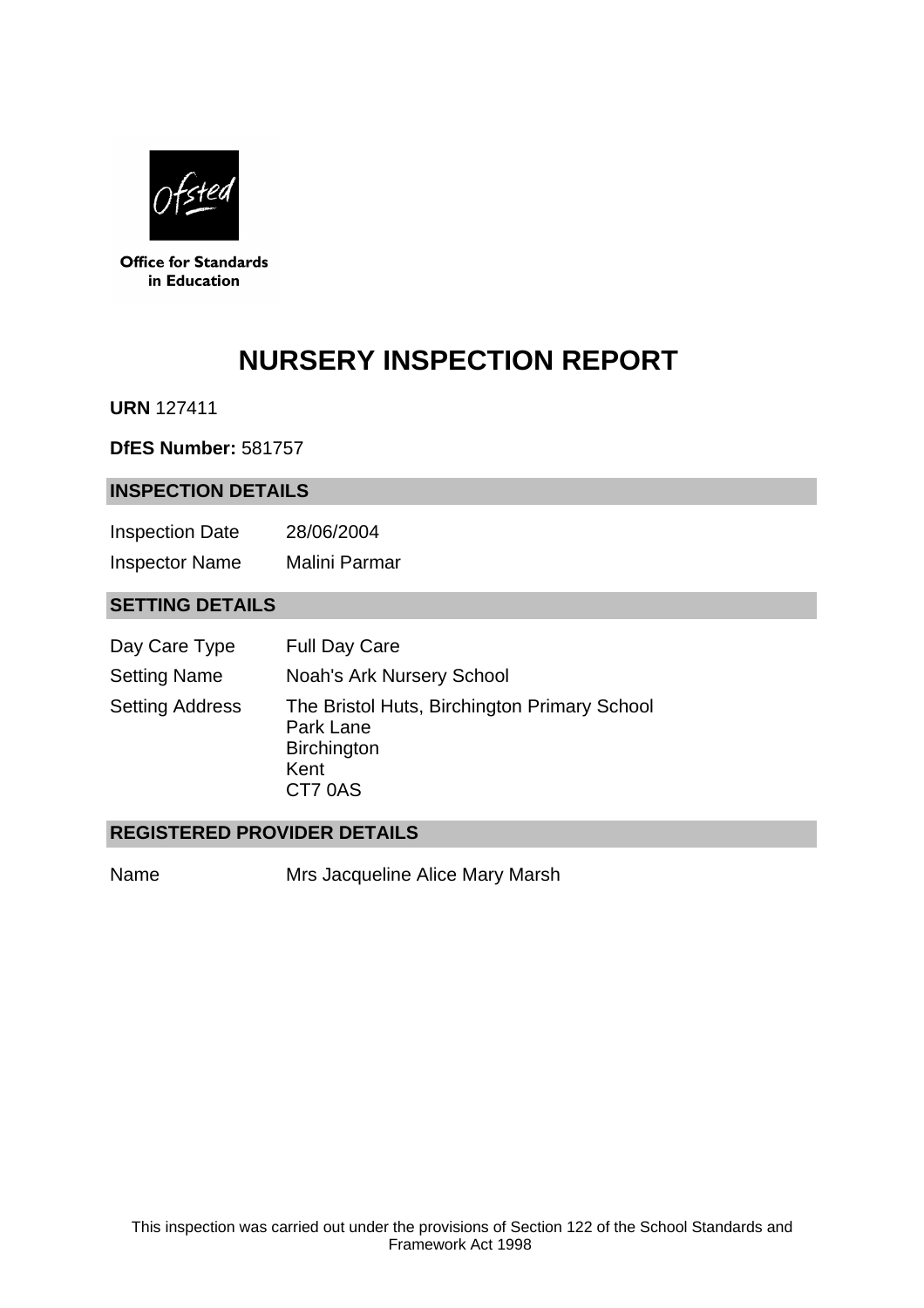## **ABOUT THE INSPECTION**

The purpose of this inspection is to assure government, parents and the public that the nursery education for funded three and four year old children is of an acceptable quality. Inspection of nursery education also identifies strengths and weaknesses so that providers can improve the quality of educational provision and help children to achieve the early learning goals (elgs) by the end of the Foundation Stage. This inspection report must be made available to all parents.

If the setting has been inspected previously, an action plan will have been drawn up to tackle issues identified. This inspection, therefore, must also assess what progress has been made in the implementation of this plan.

#### **Information about the setting**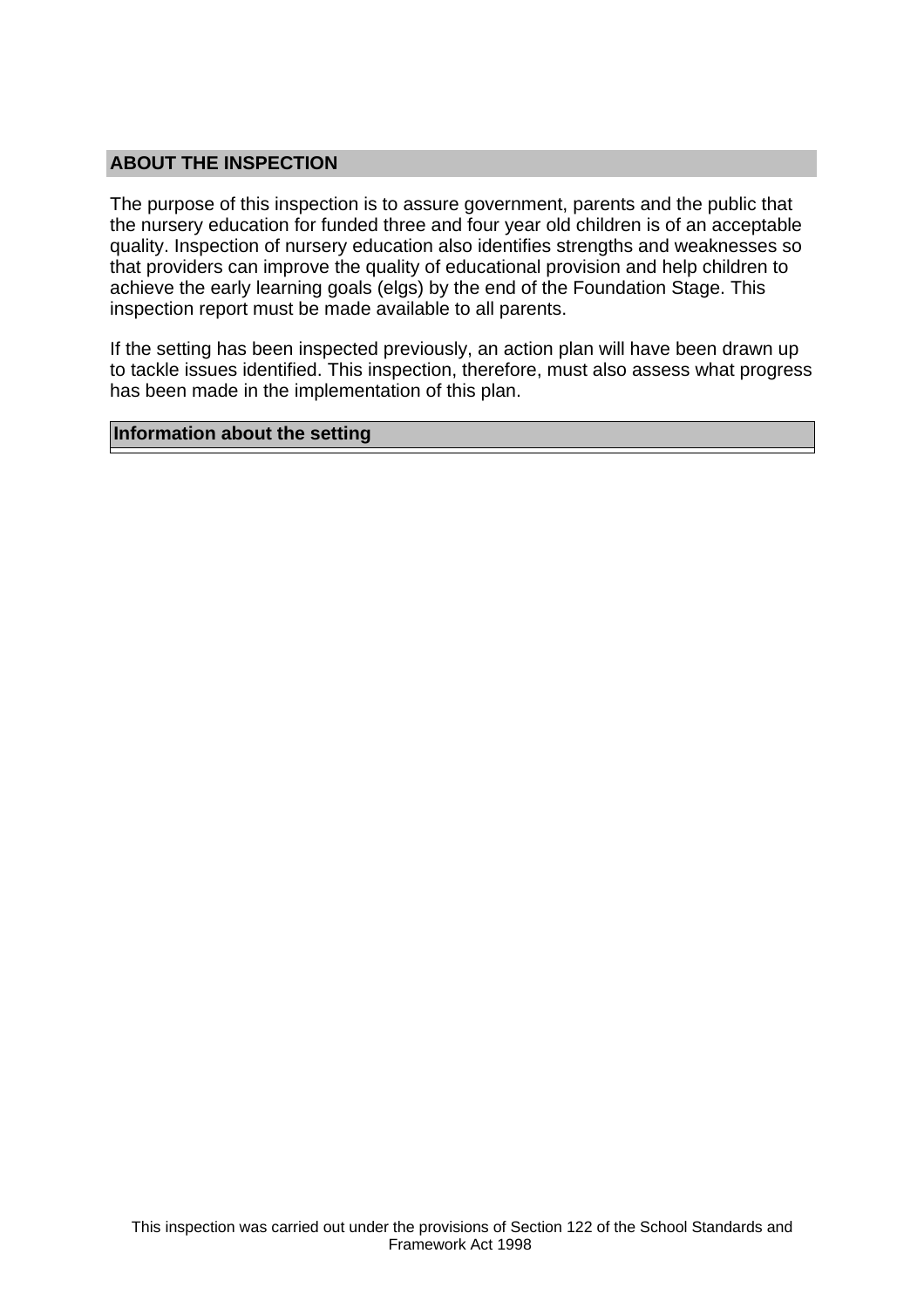# **INSPECTION OF THE NURSERY EDUCATION PROVISION FOR FUNDED THREE AND FOUR YEAR OLDS.**

## **How effective is the nursery education?**

The provision at Noah's Ark Nursery is acceptable and of good quality. Children are making generally good progress in most areas with some significant weaknesses in their physical development.

The quality of the teaching is generally good. The core staff has a secure knowledge of the foundation stage, and they plan and provide an interesting range of practical activities. Staff make regular observations on the children's participation of activities and these contribute to children's individual learning programmes. This system is currently being reviewed in order to refine the process and ensure observations consistently inform plans. Staff work closely as a team and are deployed effectively to support and extend opportunities. They consistently employ useful questioning techniques to enable meaningful learning to arise from opportunities provided. Children select freely from the environment and make choices about their play. Staff are developing further opportunities for self-selection. The pace and routine of the session does not always retain children's interest and motivation and they become restless and bored in the whole group situations. Occasionally, children receive inconsistent opportunities. Staff are respectful to the children and have high expectations of their behaviour, their sensitive support and encouragement is reflected, in the children's generally good behaviour. There are systems in place to provide support for children with Special Educational Needs.

Leadership and management is generally good. Staff attend regular training. The leader has identified strengths and highlighted the setting's weaknesses and has an action plan in place to implement changes to the educational programme. The group are working towards monitoring practice.

Partnership with parents is generally good. Parents have opportunities to access records at consultations. The group are working towards sharing individual learning programmes.

### **What is being done well?**

- Staff provide a range of interesting opportunities in a friendly and secure environment.
- Staff are deployed effectively to support and extend children learning and consistently employ open ended questioning techniques to enable meaningful learning to arise from opportunities provided.
- Opportunities for self selection. Children are encouraged to select freely form the environment and make choices about their play. Children move freely from activity to activity.
- Children have daily opportunities to experience a variety of creative activities.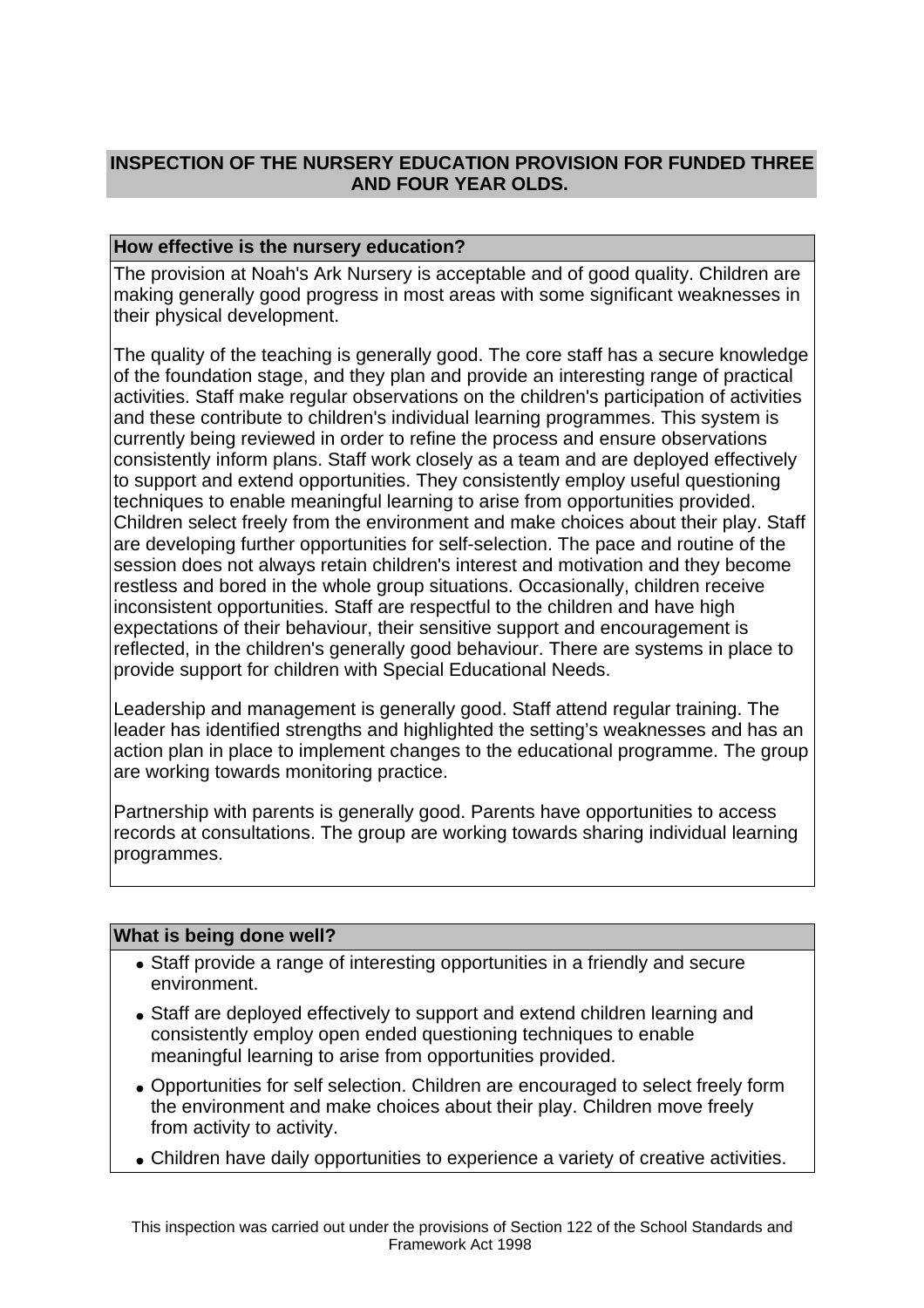They clearly enjoy hand painting, bubble painting, corn flour and collage materials. Children respond with delight and disgust to the range of sensorial opportunities available.

• Systems in place to review and evaluate the settings strengths and weaknesses. Staff work closely and the team are committed to ensuring the children experience worthwhile opportunities.

#### **What needs to be improved?**

- planning to ensure observations identify children's next steps in learning and these are used consistently to inform future plans
- the pace and routine of the session to ensure children spend less time waiting in whole group situations and retain motivation and interest
- opportunities for children to develop a good sense of space and avoid collisions and regular opportunities for vigorous physical exercise
- suitable challenges and consistent opportunities for all children.

#### **What has improved since the last inspection?**

At the last inspection the group agreed to:

Improve the provision for language and literacy through (i) the introduction of a scheme to support the recognition of alphabet letters and sounds and (ii) ensuring that children have more opportunities to associate sounds with patterns and rhymes in syllables and words.

Improve the quality of assessment, and enhance the partnership with parents, by providing summaries of children's achievements and development when they leave the nursery.

The nursery have made very good progress in enhancing the partnership with parents and provide regular summaries of children's achievements. Children have sufficient opportunities for rhymes however receive inconsistent opportunties to associate sounds with patterns in syllables and words.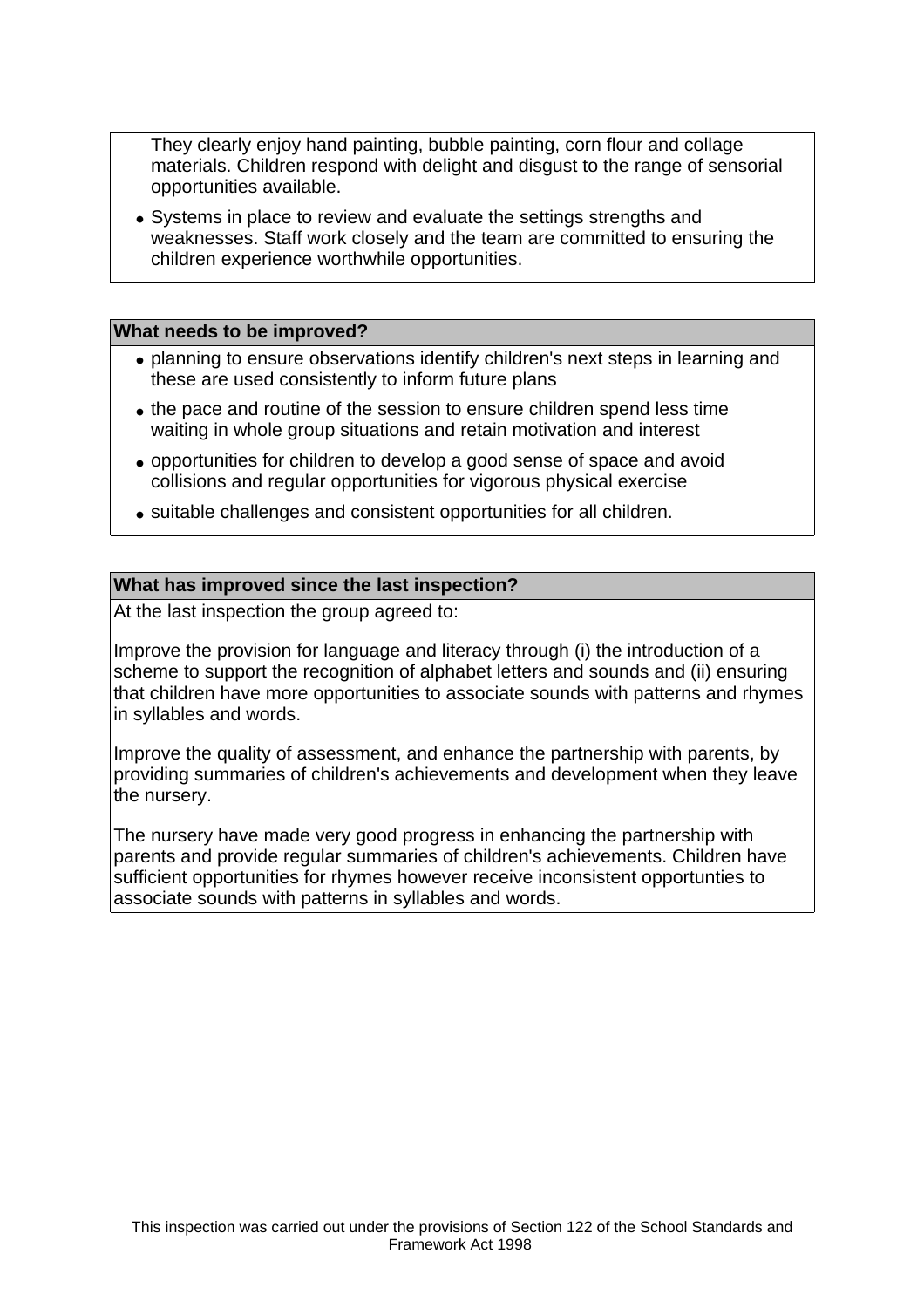# **SUMMARY OF JUDGEMENTS**

## **PERSONAL, SOCIAL AND EMOTIONAL DEVELOPMENT**

Judgement: Generally Good

Children confidently make choices about their play and take initiative. Firm relationships are established as children learn to share, take turns and work co operatively. They show good levels of concentration and motivation in their chosen tasks for example when threading beads. Children behave well. The pace of the routine does not consistently retain interest and children become restless and bored in whole group situations. Occasionally challenges set for more able children are insufficient.

# **COMMUNICATION, LANGUAGE AND LITERACY**

Judgement: Generally Good

Children speak clearly and confidently as they engage both adults and their friends in conversation. They listen attentively to stories and one another. They successfully identify their names through the daily routine. Children develop writing skills at the mark-making table and through creative activities. Children are not sufficiently encouraged to link sounds to letters, naming and sounding letters of the alphabet. Children receive inconsistent opportunities to label their own work.

## **MATHEMATICAL DEVELOPMENT**

Judgement: | Generally Good

Children count confidently. They benefit from the consistent use of mathematical language and receive good support to recognise shapes and sizes. Children learn about space and measure through practical activities such as sand and water. Children have opportunities to be aware of simple ideas of addition and subtraction through practical activities and songs. Children ably compare "long" and "longest". Children receive inconsistent opportunities to recognise numerals in the environment.

# **KNOWLEDGE AND UNDERSTANDING OF THE WORLD**

Judgement: Generally Good

Children successfully build and construct with a wide variety of objects. They receive good support to notice change for example to colours when painting and sand when water is added. There is a programme of visitors to the nursery. Children clearly enjoy examining natural objects such as logs and rocks with magnifying glasses. They experiment with torches and are fascinated as feathers slowly drift to the ground. Children receive inconsistent opportunities to develop a sense of time.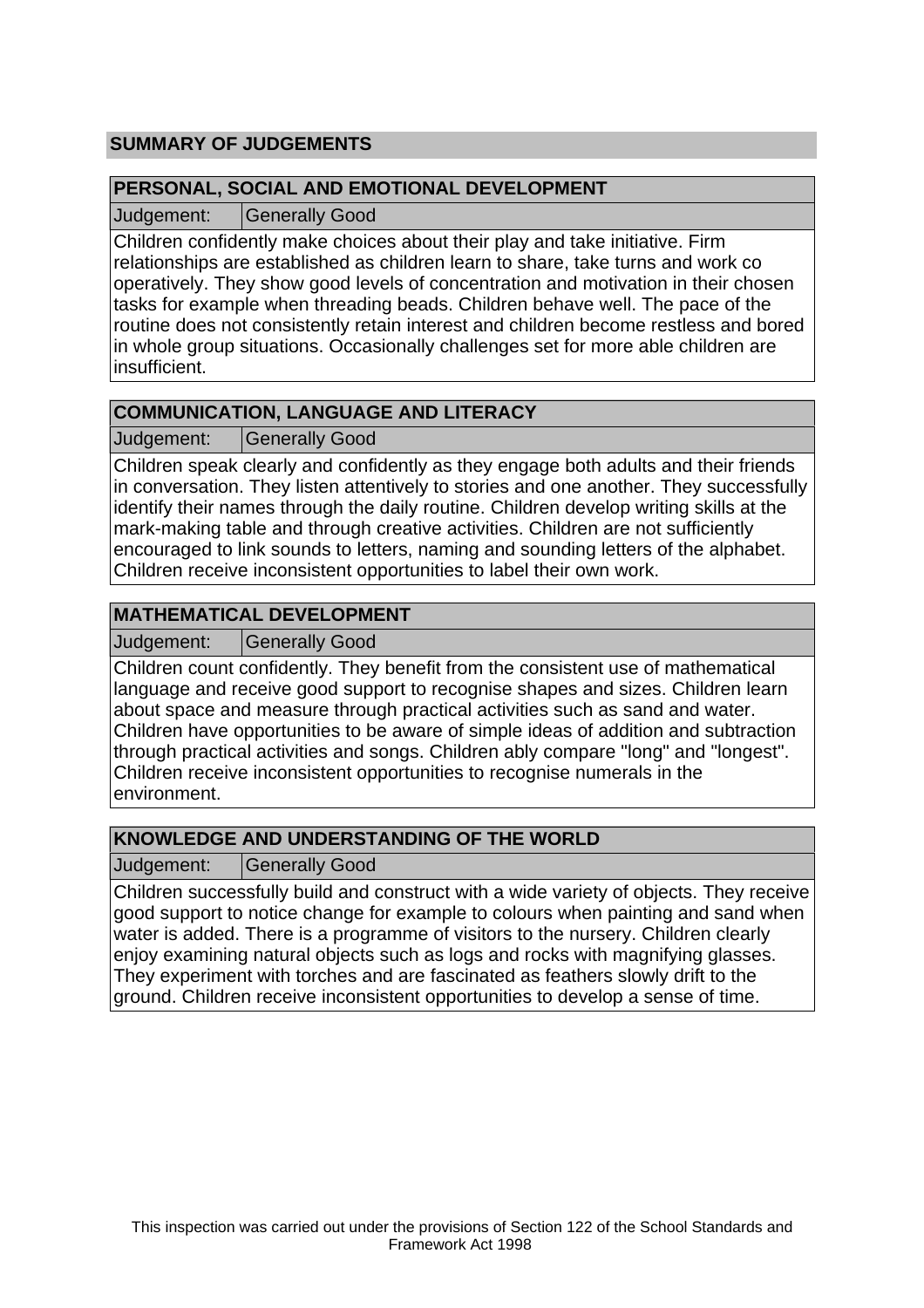# **PHYSICAL DEVELOPMENT**

Judgement: Significant Weaknesses

Children successfully manipulate small objects to strengthen and refine small motor movements. They regularly use tools. Children move freely, they ably kick balls and practice catching to develop gross motor control. Children ably pedal bikes in the garden. However, children often collide as they try to manoeuvre around objects and show a limited awareness of space. Children receive inconsistent opportunities to raise their health and bodily awareness and for vigorous exercise.

## **CREATIVE DEVELOPMENT**

Judgement: | Generally Good

Children are provided with regular opportunities to explore a range of materials. They eagerly paint and play with sand to communicate their thoughts ideas and feelings. They respond in a variety of ways expressing delight and disgust, to the mixture of pasta, rice and oats used for collage. Role play activities are varied, although the quality of their play varies with the amount of support they are given. Children receive daily opportunities for song.

**Children's spiritual, moral, social, and cultural development is fostered appropriately.**